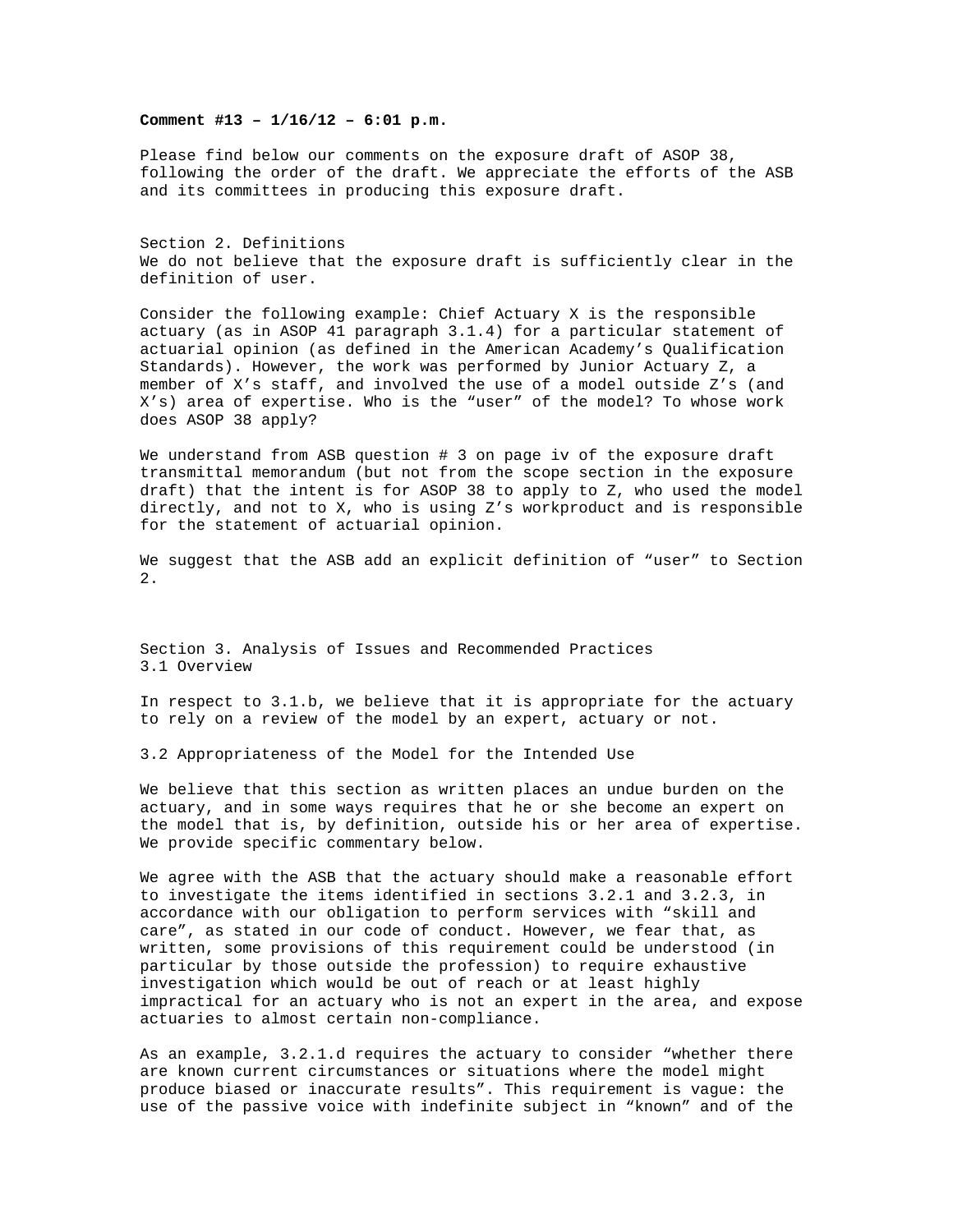verb "might" expose the actuary to almost certain non-compliance if not otherwise qualified. Is the actuary using catastrophe models required to consider all obscure internet blog postings or all testimony ever produced at rate filings suggesting that models over/underestimate loss potential? The same problems arise from 3.2.1.e: "whether the model has known limitations that are significant and relevant, and what those limitations are"

Likewise, 3.2.3: "The actuary should consider whether significant current developments in the subject matter addressed by the model and in relevant fields of knowledge are likely to affect the appropriateness of the model for the intended use" could be read to require the actuary using catastrophe models to keep abreast of developments in engineering and meteorology. This would clearly be overly burdensome. We believe that the requirement for the actuary to be attentive to major developments that may significantly affect the suitability or accuracy of the models for the intended use is already covered in 3.2.1.d, without placing an undue burden on the actuary to keep abreast of areas outside his or her area of expertise, subject to the commentary above.

We therefore suggest that the ASB consider eliminating 3.2.3 and rewriting 3.2.1 to avoid the problems noted above, using language similar to:

"3.2.1 General Considerations—The actuary should use reasonable efforts to consider the following:

a. the data, assumptions, parameters, or subjective judgments that the actuary reasonably expects to affect the output of the model;

b. the extent to which there has been prior use of the model. Some models might be widely used for the intended purpose and widely accepted for the intended use. At other times, the actuary may work with models that have undergone relatively little use or are otherwise not widely accepted for the intended use;

c. the extent to which there has been prior review of the model;

d. whether there are generally known current circumstances or situations where the model is expected to might produce biased or inaccurate results;

e. whether the model has generally known limitations that are the actuary reasonably expects to be significant and relevant to the actuary's use of the model in developing the actuarial workproduct, and what those limitations are; and

f. whether modifications to the model or assumptions inherent in the model are needed in order to generate output appropriate for its intended use."

The ASB may also wish to consider expanding the disclosure requirement in 4.1.d to include commentary on the items in 3.2.1 to ensure that the user of the actuarial workproduct is aware of these considerations.

3.3 Actuaries Reviewing Models Outside Their Expertise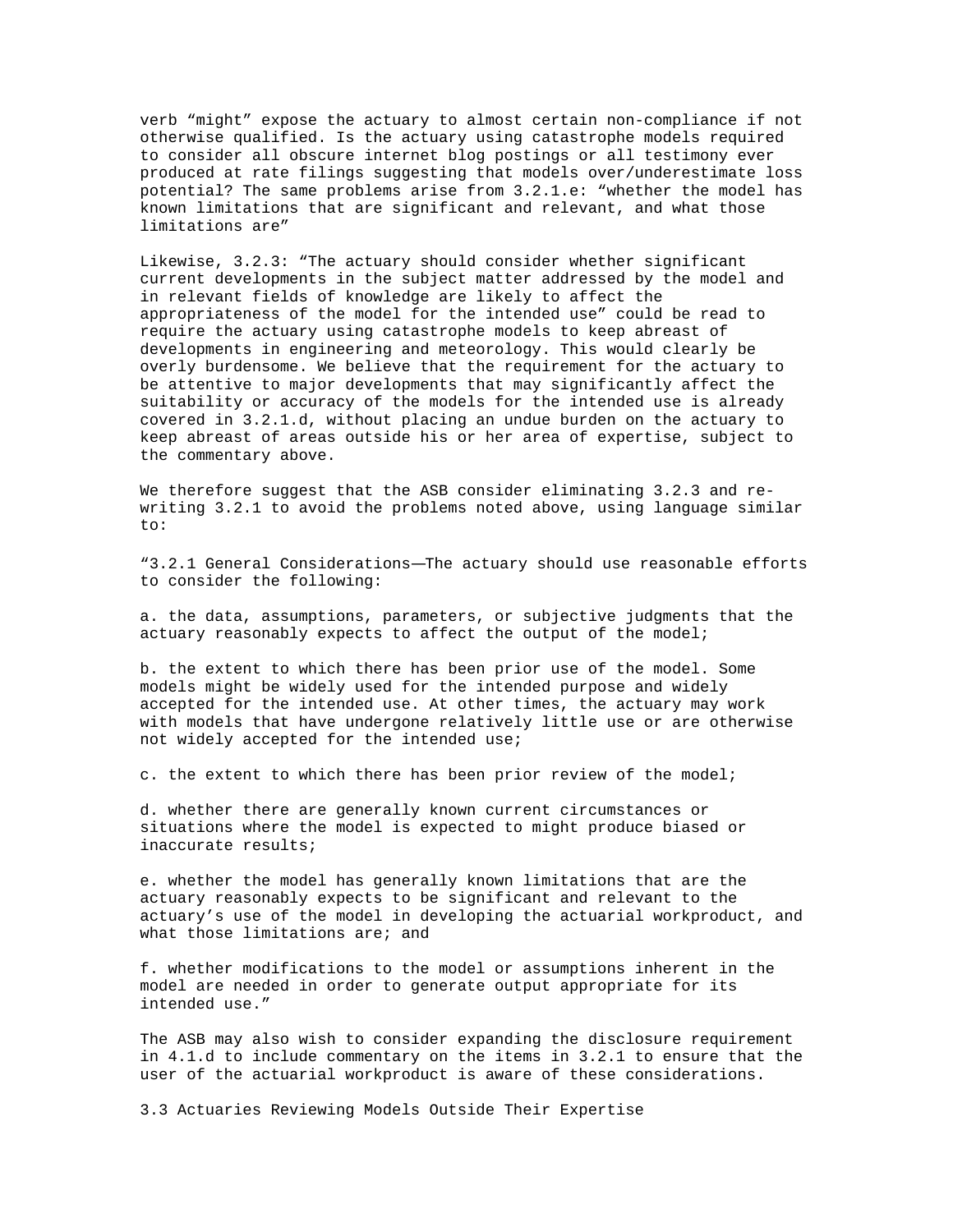We suggest adding the words "area of" between "their" and "expertise" in this title.

We understand that items 3.3.3.a through 3.3.3.d are merely examples of issues the actuary may find appropriate to consider when complying with the requirement to be reasonably familiar with the extent of expert review and testing of the model. However, we note that considering these factors could be overly burdensome. For example, 3.3.3.b., could be understood to require the actuary to become familiar with the professional standards applicable to several professions. Rather, we believe that the appropriate requirement would be for the actuary to consider whether the expert review included review for compliance for applicable non-actuarial standards of practice.

We propose the following edits to this section:

"… applicable field. In considering the level of expert review, the actuary should consider factors such as the following, to the extent practical:

a. whether there are any generally known significant differences of opinion among such experts regarding aspects of the model that could be material to the actuary's use of the model;

b. whether the model development, testing and validation were evaluated in accordance with applicable there are non-actuarial professional standards that apply to the development, testing, validation, or use of the model, and whether the model has been evaluated and has met such standards;

c. whether the model had undergone peer review by such experts; and

d. the professional credentials or other apparent qualifications of such experts and the professional affiliation of such experts."

3.4 Actuaries Relying on Model Review by Another Actuary

As noted in our comment on 3.1.b., we believe that the actuary should be allowed to rely on a review by a non-actuary.

We suggest the following edits to the opening sentence of the paragraph:

"The actuary may rely on another actuary or subject-matter expert who has to conducted some or all of the review required in 3.1.b and described in 3.3 for a particular model."

4.1 Actuarial Communications We suggest adding the word "significant" between the words "any" and "adjustments" in 4.1.b and 4.1.c, to avoid instances of trivial noncompliance.